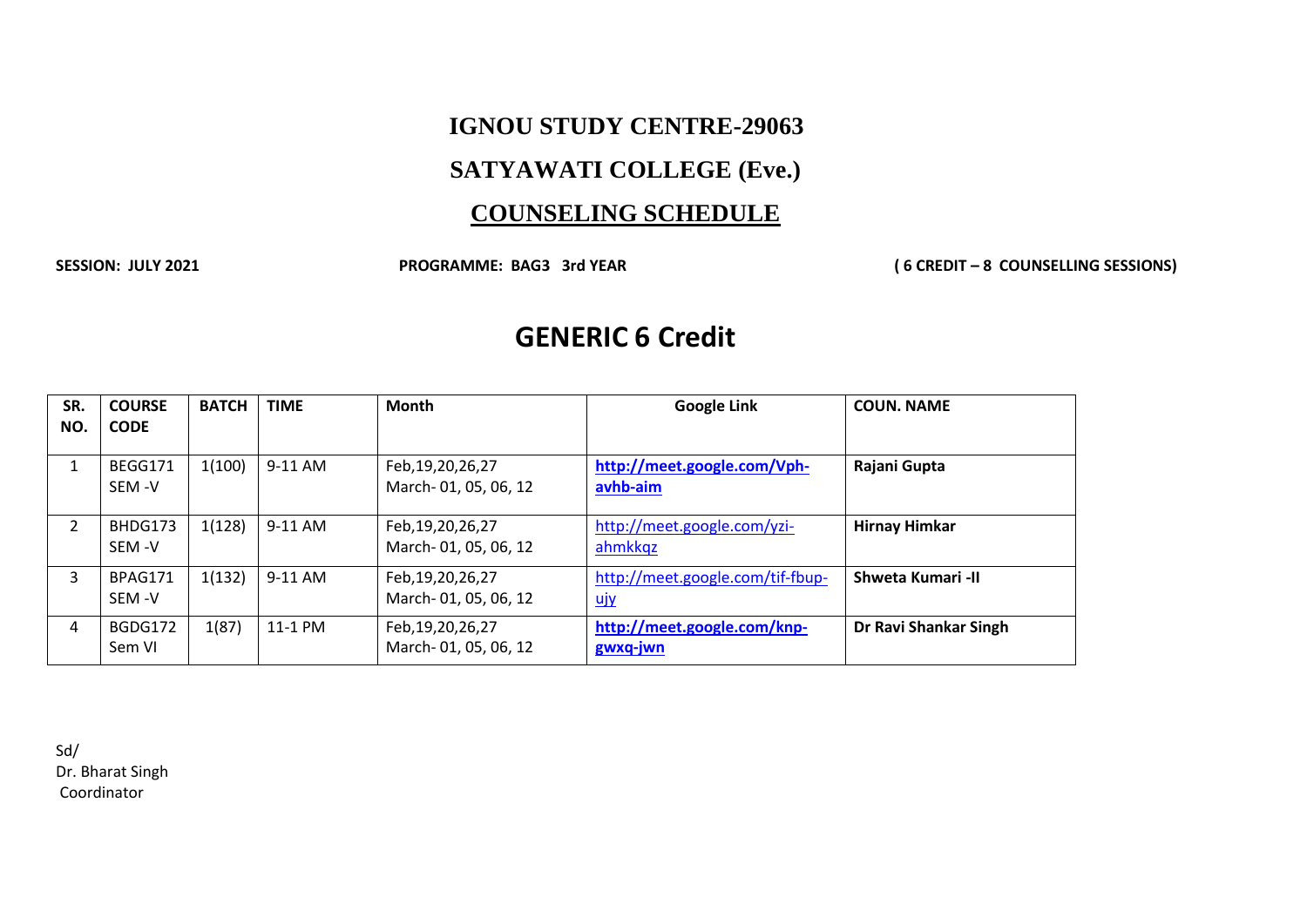# **IGNOU STUDY CENTRE-29063**

# **SATYAWATI COLLEGE (Eve.)**

# **COUNSELING SCHEDULE**

#### SESSION: JULY 2021 **PROGRAMME: BAG3 3rd YEAR** (6 CREDIT 8 COUNSELLING SESSIONS)

### **DSDSE 6 Credit**

| SR. | <b>COURSE</b>  | <b>BATCH</b> | <b>TIME</b> | <b>December</b>                        | <b>Google Link</b>                  | <b>COUN. NAME</b> |
|-----|----------------|--------------|-------------|----------------------------------------|-------------------------------------|-------------------|
| NO. | <b>CODE</b>    |              |             |                                        |                                     |                   |
|     | <b>BHIE144</b> | 1(212)       | $9-11$ am   | March-13,19,20,26,27<br>April-02.03,09 | http://meet.google.com/jrr-piyo-kci | Shyama Sundri     |
| 2   | BHDE143        | 1(152)       | $11-1pm$    | March-13,19,20,26,27<br>April-02.03,09 | http://meet.google.com/usn-isyy-ani | Dr. Sunita Devi   |
| 3   | <b>BPSE142</b> | 1(204)       | $1-3pm$     | March-13,19,20,26,27<br>April-02.03,09 | http://meet.google.com/jiq-puax-auw | Pinki Swami       |
| 4   | BEGE142        | 1(141)       | $3-5pm$     | March-13,19,20,26,27<br>April-02.03,09 | http://meet.google.com/Vph-avhb-aim | Rajani Gupta      |

Sd/ Dr. Bharat Singh Coordinator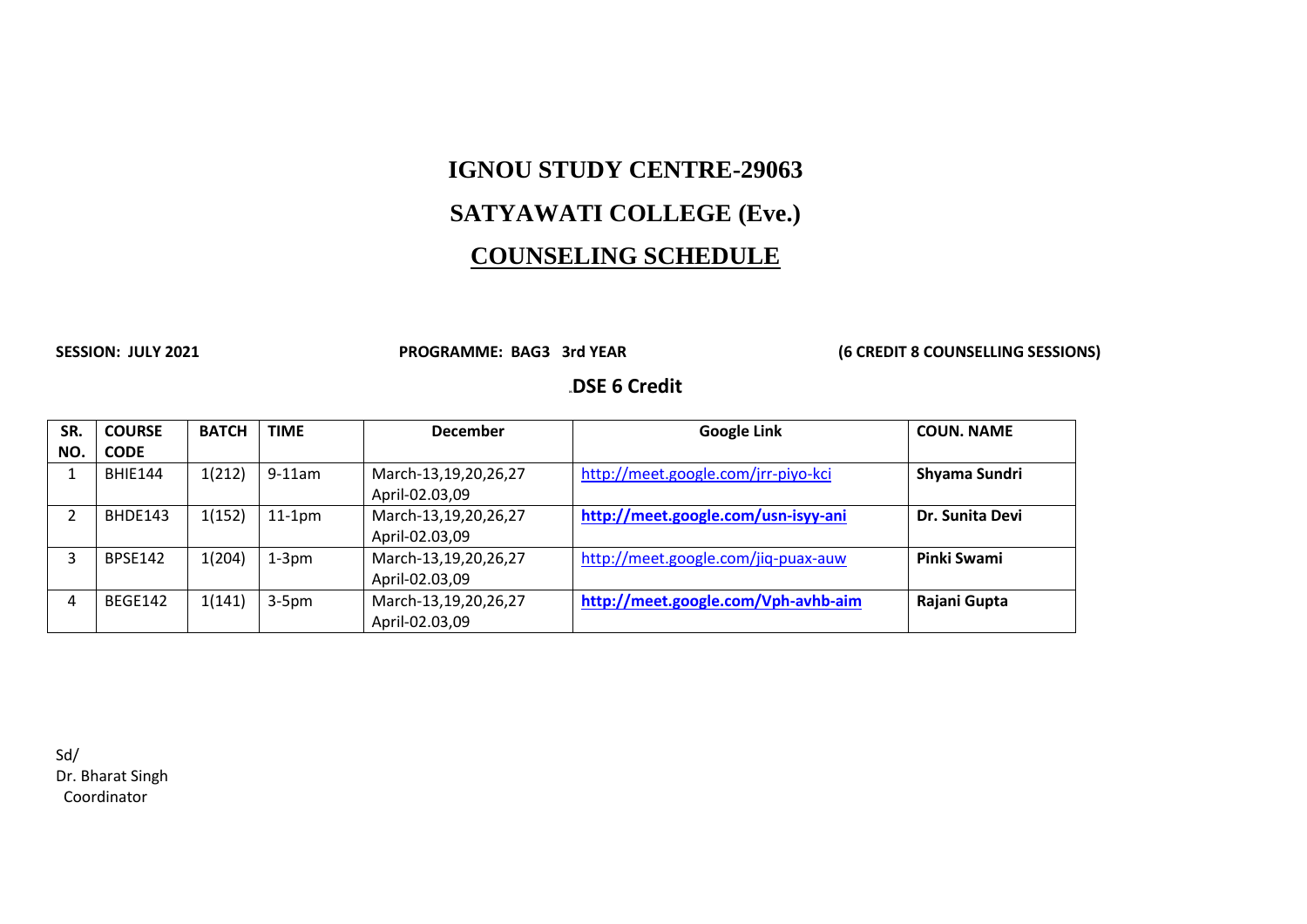# **IGNOU STUDY CENTRE-29063**

# **SATYAWATI COLLEGE (Eve.)**

# **COUNSELING SCHEDULE**

SESSION: JULY 2021 **PROGRAMME: BAG3 3rd YEAR** (CREDIT – COUNSELLING SESSIONS)

**DSDSE 6 Credit**

| Sr  | Code           | <b>Batch</b> | <b>Time</b> | Date                             | <b>Google Link</b>                  | Coun. Name              |
|-----|----------------|--------------|-------------|----------------------------------|-------------------------------------|-------------------------|
| no. |                |              |             |                                  |                                     |                         |
|     | BHDE144        | 1(97)        | $9 - 11$    | April-10, 15,16,17,23,24,30      | http://meet.google.com/yzi-ahmkkqz  | <b>Hirnay Himkar</b>    |
|     |                |              |             | $May-01$                         |                                     |                         |
| 6   | BHDE142        | 1(80)        | $11 - 1$    | April-10, 15,16,17,23,24,30      | http://meet.google.com/mwx-xvgi-uwh | Archna Sisodia          |
|     |                |              |             | $May-01$                         |                                     |                         |
|     | <b>BHIE143</b> | 1(205)       | $1 - 3$     | April-10, 15,16,17,23,24,30      | http://meet.google.com/jrr-piyo-kci | Shyama Sundri           |
|     |                |              |             | $May-01$                         |                                     |                         |
| 8   | <b>BPSE143</b> | 1(215)       | $3 - 5$     | April-10, 15, 16, 17, 23, 24, 30 | http://meet.google.com/qhg-vsaf-xzv | <b>Anand Kr. Shukla</b> |
|     |                |              |             | $May-01$                         |                                     |                         |

Sd/ Dr. Bharat Singh Coordinator